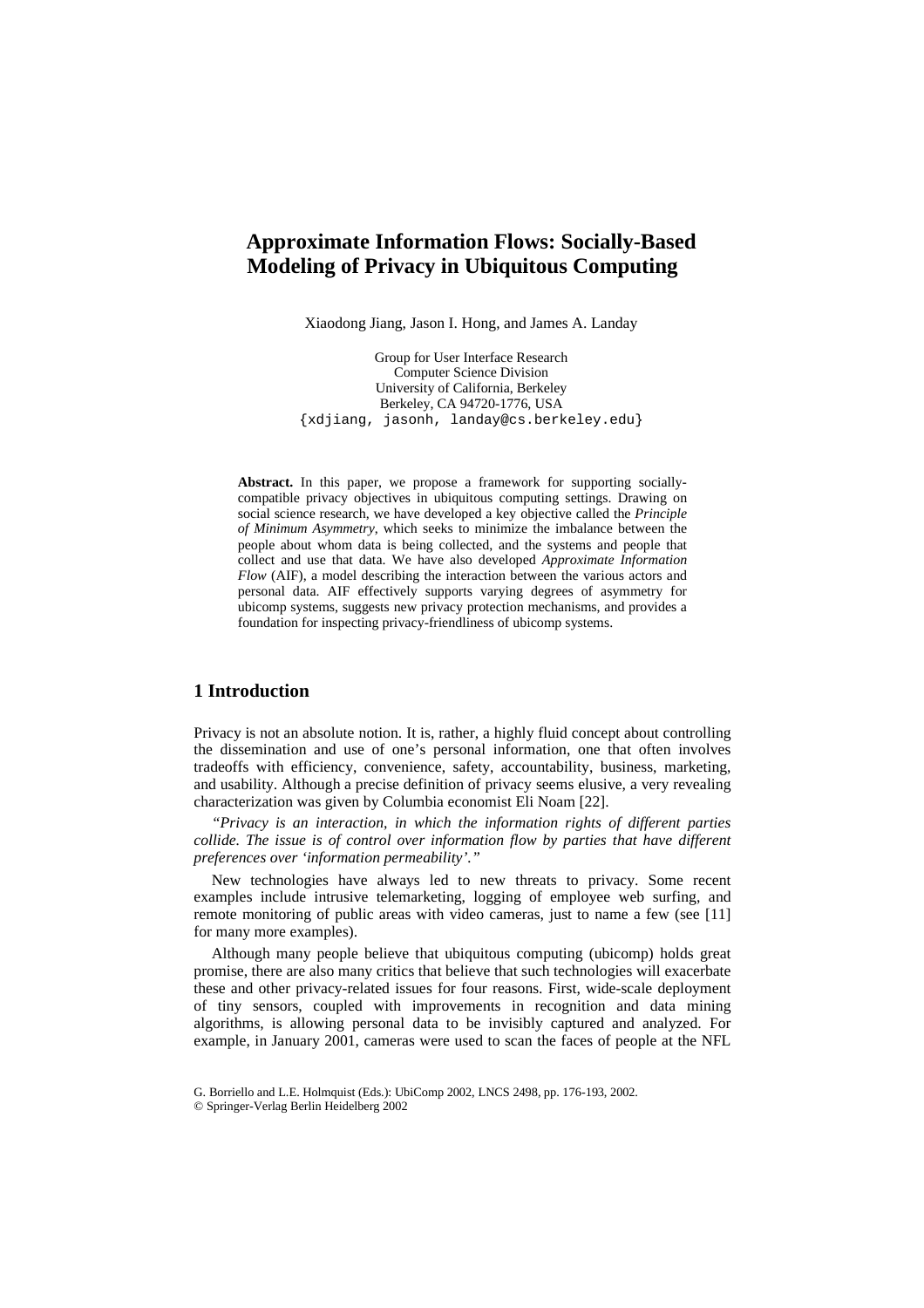Super Bowl, with face recognition algorithms used to automatically match captured images with a database of known criminals.

Second, ubiquitous network connectivity is breaking down existing physical and social boundaries in local settings, often creating a mismatch between perception and reality. For example, people meeting in a room may have certain expectations about privacy, but a video camera streaming out images from that room may create a disparity between those expectations and what is actually taking place.

Third, improved storage capabilities are making it easier to keep large amounts of data, making captured data accessible at places and times far removed from its original context. For example, Grudin points out that emails and newsgroup postings written long ago may come back and haunt the author years later [14]. It is not difficult to imagine similar scenarios with automatically gathered sensor data.

Fourth, the decreasing cost and increasing usability of ubicomp technologies is lowering barriers to entry, making them available to almost anyone. Soon, even school-age children may be able to use simple scripts to collect information from sensors, in much the same way that "script kiddies" run denial-of-service attacks on large company web sites.

Purely technological solutions, such as anonymizers and electronic cash, are quite appealing because they are automatic and self-enforcing. Very little oversight and interaction is needed on the part of the people using these technologies. However, we believe that such solutions by themselves can achieve privacy goals only in limited situations, that is, they are necessary but not sufficient. As noted by legal expert Lawrence Lessig, practical privacy is shaped by four strongly interacting forces: markets, social norms, legislation, and technology [19]. All four of these forces are needed to solve the information privacy problems we will face.

However, research (such as [26, 29]) has shown that *asymmetric information* situations where one side of a transaction has better information than the other—can contribute to *externalities*, situations where the cost and consequences of one individual's actions are shouldered by other uninvolved parties. These externalities can significantly influence the first three of these forces, namely market, social, and legal. Specifically, the existence of asymmetric information and externalities prevents these forces from being fully applied to achieve desired privacy goals.

Our position is that, in order to successfully address privacy concerns, ubiquitous computing technology must be designed to minimize asymmetry and externalities, so that market, social, and legislative forces can be fully brought to bear. While this will not solve all privacy problems, addressing these issues with the right technological infrastructure will make it easier for people to make more informed decisions, to evolve social norms as to what is appropriate and what is not, to enforce legal requirements, and to detect privacy violations.

In this paper, we propose a framework for addressing privacy concerns in a ubiquitous computing setting, based on the four-layer OM-AM (Objectives, Models, Architectures, and Mechanisms) framework developed by Sandhu [27]. In the OM-AM framework, the Objectives and Model articulate what the requirements are, while the Architecture and Mechanisms address how to meet these requirements. Our framework as discussed in this paper is focused primarily on Objectives for privacy, with informal discussion of the information space Model we have developed. A more formal treatment of information spaces can be found in [16].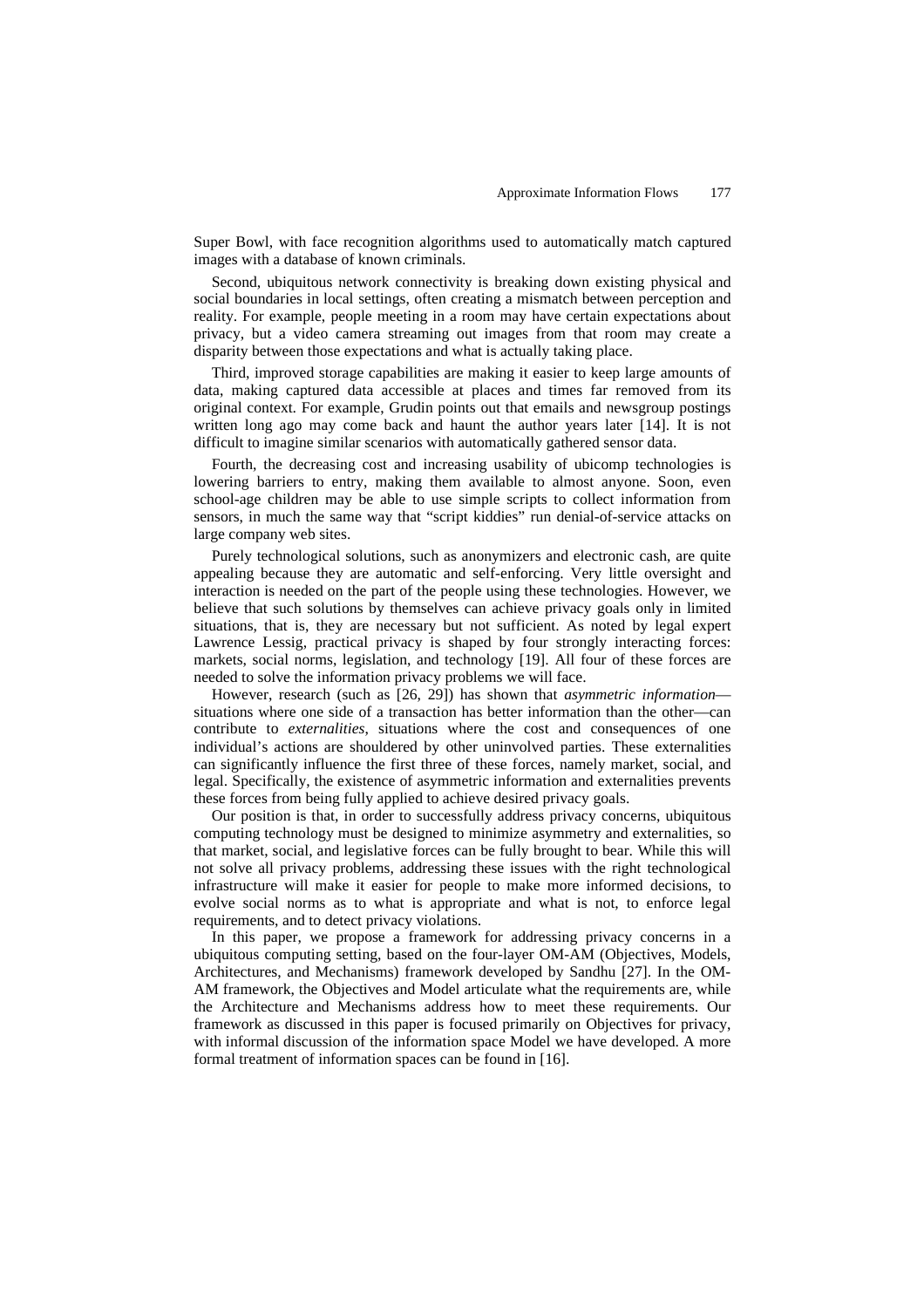In Section 2, we describe a simple ubiquitous computing scenario that is reused throughout this paper. In Section 3, we draw on social science research on *asymmetric information* and *externalities*, developing a key objective called the *Principle of Minimum Asymmetry*. The goal of this principle is to minimize the imbalance between the people about whom data is being collected (the *data owners*) and the systems and people that collect and use that data (the *data collectors* and *data users*).

In Sections 4 and 5, we outline the model we have developed for describing the interaction between these actors and personal data, called *Approximate Information Flow* (AIF). This model embodies three different abstractions about personal data, each of which describe a different perspective on privacy. The first abstraction, a storage perspective, is *information spaces*, a concept that describes where the data is stored, how it is used, and how it flows to other information spaces. The second abstraction, a dataflow perspective, is the *lifecycle* of such data, described in terms of *collection*, *access*, and *second use*. Collection is the point at which data is gathered, access is the point at which data is initially requested and used, and second use is downstream usage by others after initial access. The third abstraction, an end-user perspective, is a set of *themes for minimizing asymmetry*, described in terms of *prevention*, *avoidance*, and *detection.* Prevention deals with eliminating conditions where personal data may be misused, avoidance deals with minimizing the risk involved with using personal data, and detection deals with discovering improper uses of personal data. Section 4 deals with the first abstraction, information spaces, while Section 5 deals with the data lifecycle and the themes for minimizing asymmetry.

In Section 6, we discuss how the AIF model can be used to support different degrees of information asymmetry in ubicomp systems, and how it can be utilized to specify socially-compatible privacy objectives, suggest new privacy solutions and enable new methods of privacy inspection and certification for ubicomp systems. We present related work in section 7 and then conclude in Section 8.

### **2 An Example Scenario**

Throughout this paper we will use the following ubiquitous computing scenario. As we present new concepts, we will describe them in the context of this scenario.

Alice is visiting a city in a foreign country. She decides to go to a local store and rent Bob*1*, a handheld electronic tourguide that displays nearby points of interest. The Bob system uses a combination of GPS and infrared beaconing to track Alice's location, both indoors and outdoors. Her location is wirelessly sent to a centralized server, so that other people she is traveling with can find her.

### **3 A Social Foundation for Privacy in Ubiquitous Computing**

Our approach is founded upon social science research about the impact of information on social behavior. These studies span a wide range of social science fields, including

<sup>&</sup>lt;sup>1</sup> In this case, Bob is a ubiquitous computing application instead of a person.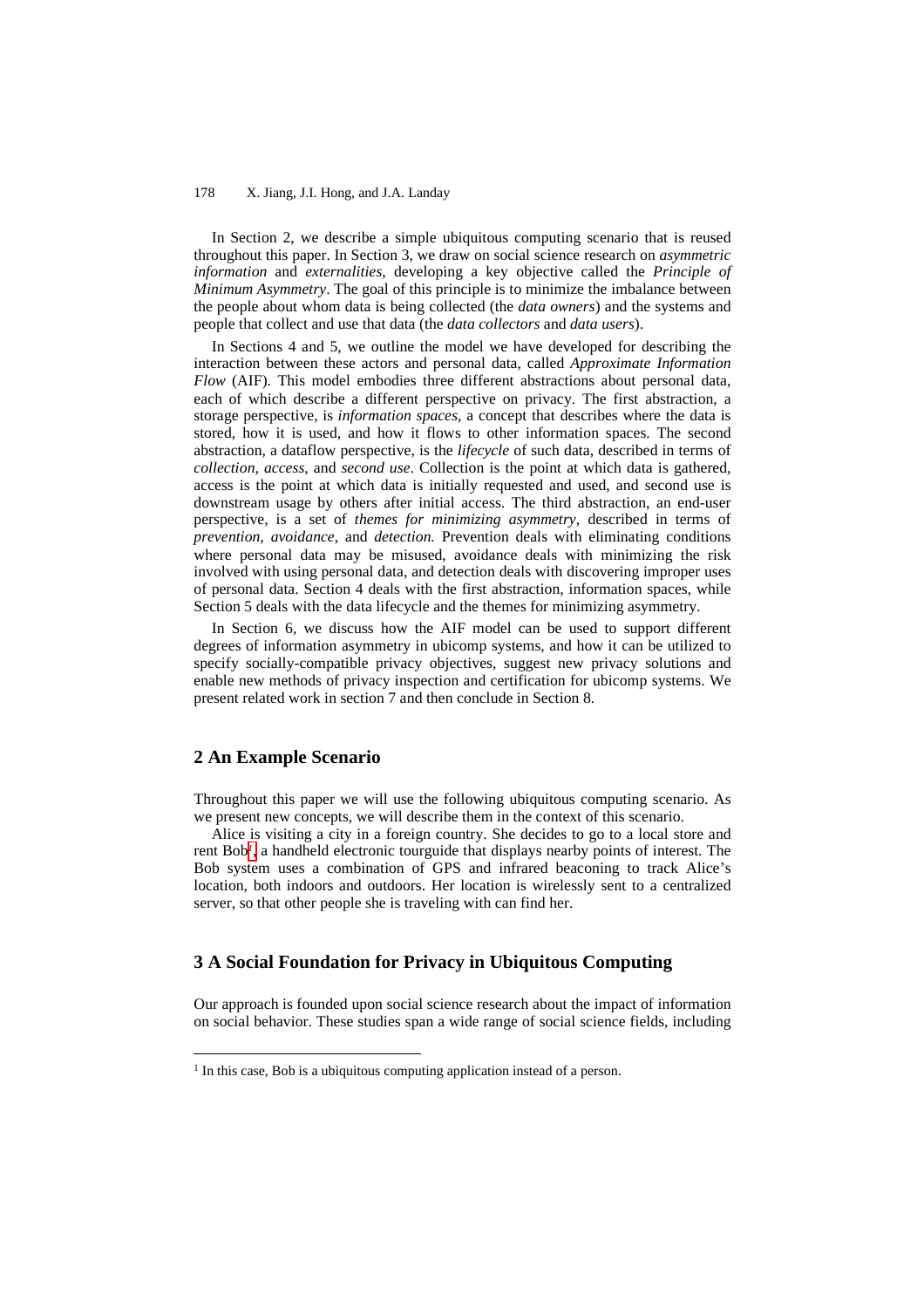economics, sociology, social psychology, and public policy. Two key ideas linking these studies are that of asymmetric information and externalities. In this section, we first look at how asymmetric information may lead to externalities with negative impacts on privacy. We then propose a new design principle called the Principle of Minimum Asymmetry, which is the primary objective of our privacy framework. This section closes with a discussion on how the Principle of Minimum Asymmetry applies to ubiquitous computing systems.

#### **3.1 Defining "Asymmetric Information"**

Environments with *asymmetric information* describe situations in which some actors hold private information that is relevant to everyone. Research on the impact of asymmetric information on social behavior started with Akerlof's work on used-car markets [2], for which he was awarded the 2001 Nobel Prize in Economics, and with Berg's work on education as a ticket to better jobs [4]. The word *relevant* covers many possibilities. The private information can be directly relevant in the sense that it directly affects the payoffs of the players. For example, when a consumer buys a used car, it may be very difficult for him to determine whether or not it is a good car or a lemon. In contrast, the seller of the used car probably has a pretty good idea of its quality. The private information held by sellers, especially unscrupulous ones, may lead to a "malfunctioning of markets," for example, one that is dominated by lemons.

On the other hand, the private information can also be indirectly relevant in that it helps each actor to anticipate the behavior of others. For example, in a bicycle-theft insurance market, insurance companies have a deep interest in knowing the actions taken by bicycle owners. High-risk owners either do not bother to lock their bikes or use only a flimsy lock, making their bicycles more likely to be stolen. However, insurance companies have a hard time distinguishing between high-risk and low-risk owners. Again, this leads to a malfunctioning system because insurance companies do not have a strong motivation to insure this market, penalizing low-risk owners.

Although not the sole cause, the existence of significant asymmetries in both information and power between different parties engaging in social exchanges is a leading contributor to the emergence of externalities. The notion of an *externality* was originally invented by economists to denote all the connections, relations, and effects that agents do not take into account in their calculations when entering into a market transaction [10]. For example, a chemical plant that pollutes a river with toxic products produces a negative externality for all other people that use the river. The chemical plant calculates its decision to exploit the resource without taking into account the effects of its actions on other's activities. As a result, the interests of fishermen are harmed. To pursue their activity, the fishermen will have to make investments for which they will receive no compensation, such as spending more money to clean up their fish before it is sold.

Figure 1 shows a graphical version of the scenario we presented in Section 2. We now frame this example in terms of *data owners*, the people about whom data is being collected; *data collectors*, the systems and the people that collect information about data owners; and *data users*, the systems and the people that use this information.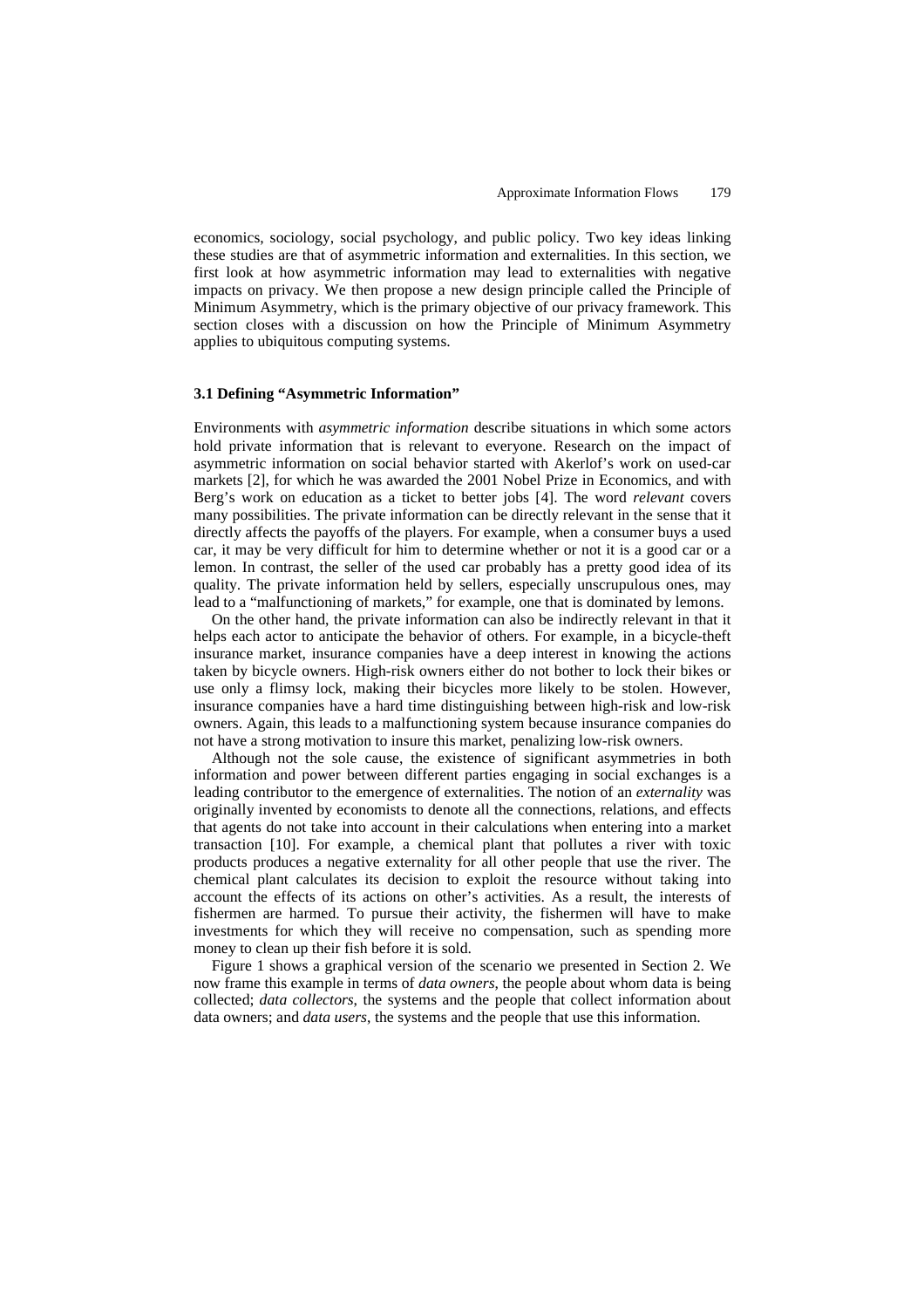

**Fig. 1.** Example scenario described in terms of externalities and asymmetric information. Bob has more information about Alice than vice versa, creating an asymmetry. Bob passing on Alice's data to Carol imposes an externality on Alice.

Alice (the data owner) is visiting a city in a foreign country. She rents the Bob system (a data collector), an electronic tourguide that uses GPS and infrared beaconing to track her location. The Bob system displays Alice's current location to her (so in this case, both Alice and Bob are acting as data users). At the same time, Alice's location is being sent to a centralized server, where it is permanently stored, ostensibly for performance profiling and for allowing Alice's friends find her. However, it turns out that the Bob system also collects this data for use by Carol, an advertising agent (making Carol a data user).

In this case, Bob and Carol know much more than Alice does about how any collected data will be used. Furthermore, Alice has little control over how her data will be used, by whom, and for how long. This gives rise to an asymmetry of information between Alice, Bob, and Carol.

Also, when Bob and Carol engage in data exchanges about Alice, they may create a negative impact on Alice without ever involving her, imposing a negative externality on her. For example, Carol might send unwanted spam to Alice based on where she went. As we will discuss in the next section, the existence of such asymmetric information has a significant negative effect on economic, social, and legislative dealings with the privacy problem.

#### **3.2 The Effects of Asymmetry on Privacy**

Legal expert Lawrence Lessig has pointed out that practical privacy is shaped by four strongly interacting forces: markets, social norms, legislation, and technology [20]. However, research has shown that asymmetric information and any resulting externalities are significant factors on the first three of these forces. Specifically, the existence of asymmetric information and externalities prevents these forces from being fully brought to bear to address privacy concerns.

With respect to market forces, economists have used asymmetric information and externalities to successfully explain a wide range of market behaviors, from the labor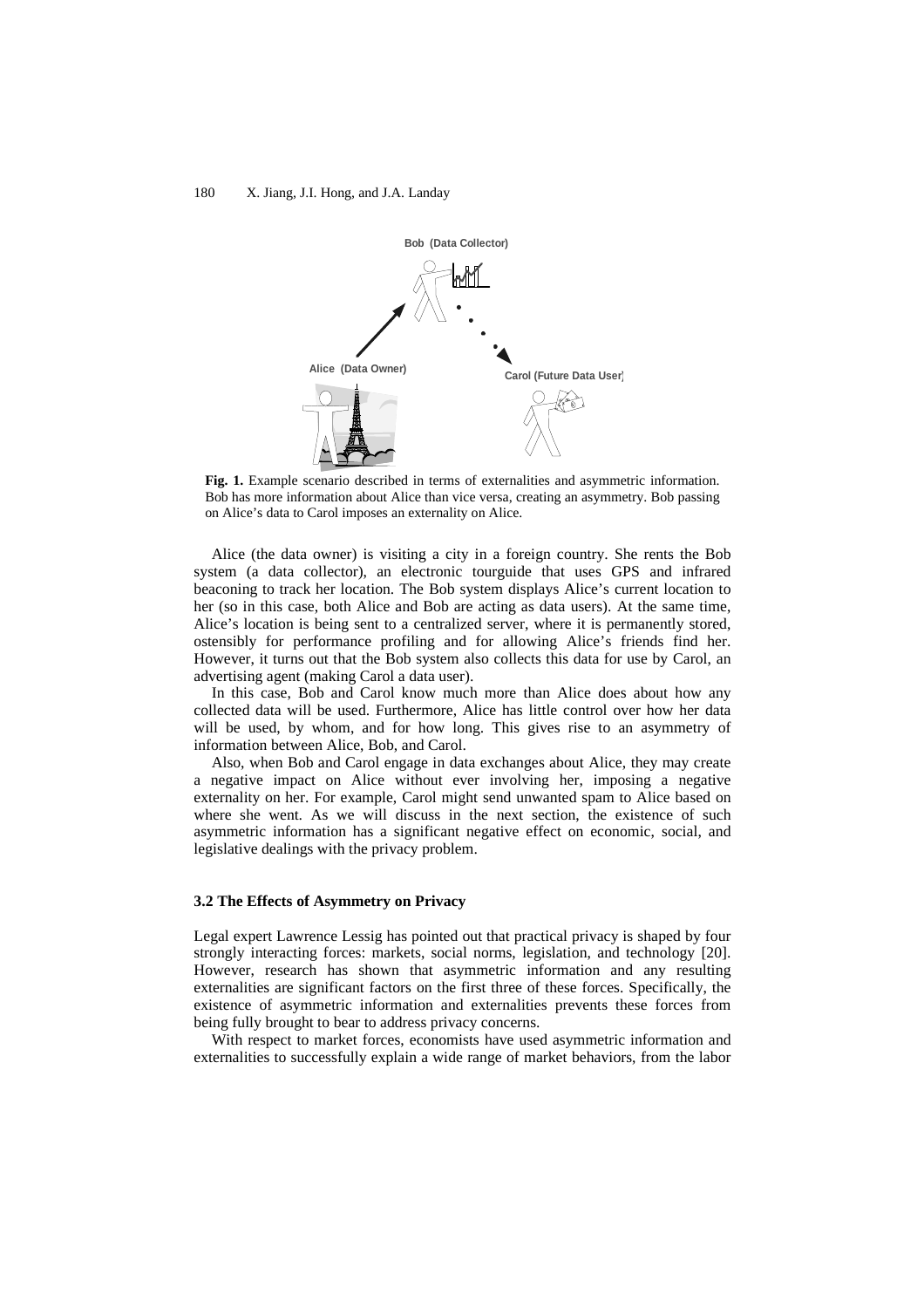market to the health care market. More recently, leading economists have used these tools to investigate the failures of the personal information market. Varian [29] points out that allowing third parties to buy and sell information imposes an externality on individuals, since the affected individuals are not directly involved in those transactions. Laudon [18] points out that the current crisis in the privacy of personal information is also a result of market failure. This failure has resulted in enormous asymmetries in both power and information, as well as large negative externalities for individuals. Noam [22] continues this line of thought, arguing that both a certain degree of information symmetry among the transacting parties, as well as a stable market free from large externalities, is necessary for a healthy market for personal information to succeed. In essence, market failures occur largely because the existence of asymmetric information imposes significant cognitive costs on individuals involved in data exchanges, and negatively impacts their ability to make informed decisions. This problem will only be exacerbated in ubiquitous computing environments due to the proliferation of data collection, thereby increasing the number of decisions one has to make regarding data exchanges.

With respect to social forces, externalities have been used to study the emergence of social norms [15]. Social norms are cultural phenomena that prescribe and proscribe behavior in specific environments, the emergence of which are key to trust formation and privacy concerns. Externality-based studies of social norms have found that norms largely arise to overcome negative externalities or to promote positive externalities in well-defined groups. For example, the fact that a neighbor plays loud music at 3 AM in the morning creates a negative externality for his neighbors. However, social norms have evolved to the extent that most people would turn down the volume or shield their windows when playing music that early in the morning. Violating social norms makes one vulnerable to social sanctioning, such as increased isolation in the community or decreased cooperation from neighbors when their help is needed. However, social sanctioning is contingent on easy detection of violations of social norms. In future ubicomp environments, individuals may have little knowledge or control about how their data may be used and by whom. A negative cost, such as being stalked by an unwanted suitor, may be imposed at a much later time, making it practically impossible to detect how a privacy violation happened or why. Under these conditions, the presence of asymmetric information has made externalities much harder to overcome.

With respect to legislative forces, legal scholars and public policy specialists have also considered the impact of asymmetric information and externalities on legislative approaches to privacy. Law professor Pamela Samuelson has recently discussed problems with applying property rights legislation to personal information [26]: privacy may not be achievable unless the default rule of the new property rights regime limits transferability of property rights. Furthermore, the presence of significant asymmetric information makes it very difficult for the average person to judge the risks of selling his property rights in personal data. Samuelson therefore proposed licensing of personal information as an alternative means to legally protect privacy. However, she also acknowledges the futility of any licensing regimes unless individuals are informed about and can exert real control over their personal data.

In the previous example of data exchanges between Alice, Bob, and Carol (see Figure 1), the existence of asymmetric information makes it hard for Alice to assess privacy risks associated with data sharing with Bob. For example, Alice's personal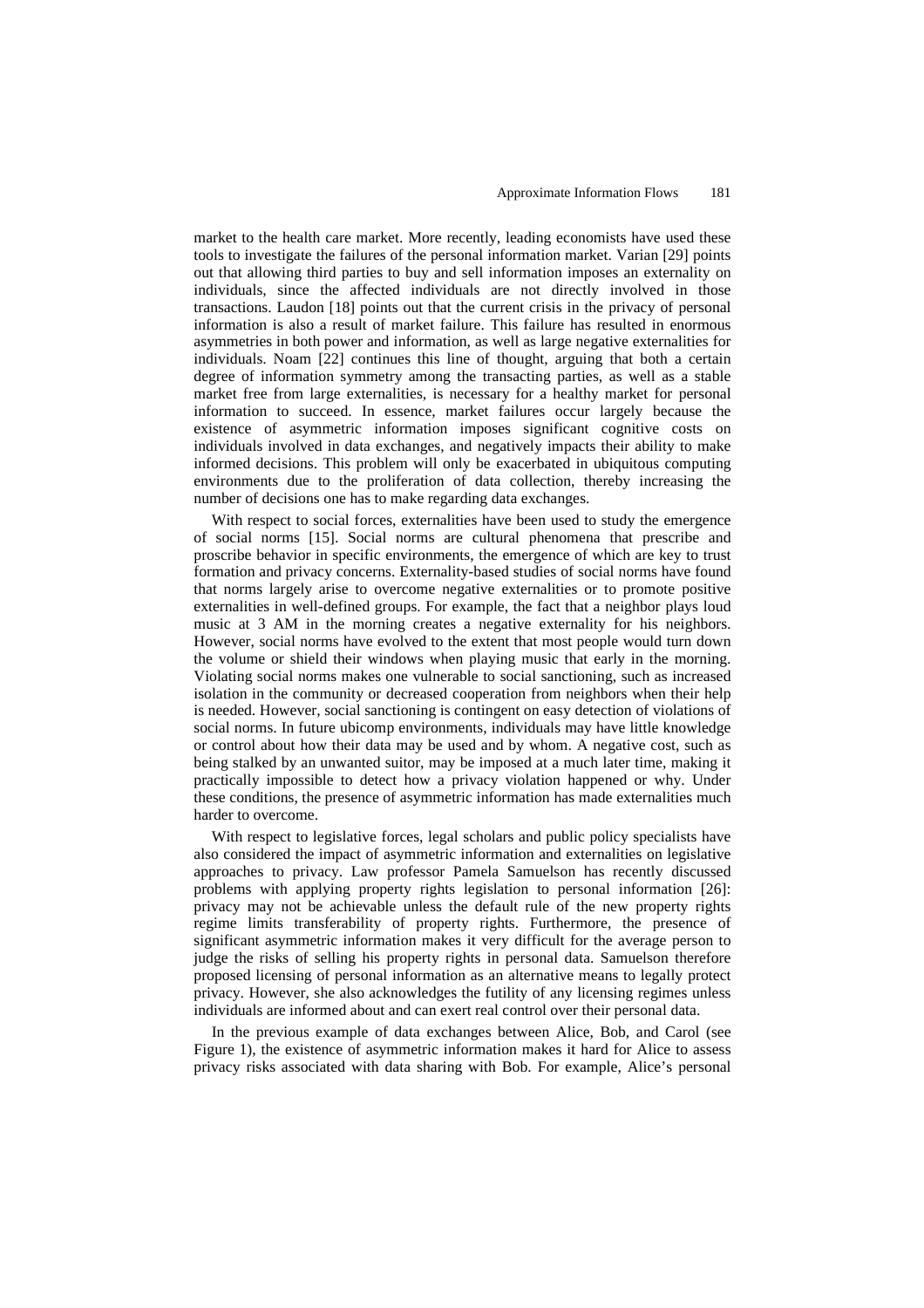data is sent by Bob to Carol without Alice's knowledge or control. This asymmetry makes privacy violations more immune to social and legal sanctioning that would otherwise be possible through legislation and development of social norms.

### **3.3 The Principle of Minimum Asymmetry**

The presence of asymmetric information and negative externalities are at the heart of the information privacy problem. Negative externalities are often much harder to overcome in environments with significant asymmetry in both information and power between different parties.

Our position is that the role of any technical approach in addressing privacy concerns should be to minimize the asymmetry between data owners on one side, and data collectors and data users on the other. Based on these observations, we have derived the following principle for achieving privacy in ubicomp called the *Principle of Minimum Asymmetry*.

#### **Principle of Minimum Asymmetry**

A privacy-aware system should minimize the asymmetry of information between **data owners** and **data collectors and data users**, by:

• **Decreasing** the flow of information from data owners to data collectors and users

• **Increasing** the flow of information from data collectors and users back to data owners

#### **3.4 Implications for Privacy-Aware Ubiquitous Computing**

The goal of the Principle of Minimum Asymmetry is to reduce information asymmetry within a given application context, which will facilitate market, social, and legal recourses in addressing privacy concerns. Returning to our scenario, the source of asymmetry comes from the fact that Bob collects a great deal of information about Alice, while Alice knows very little about how Bob uses that information.

Applying the Principle of Minimum Asymmetry, we can either decrease the information flow out from Alice, or increase the flow of information back to Alice. Examples of decreasing the information flow out include anonymizing or pseudonymizing Alice's data, increasing the granularity of the location information, decreasing the rate at which location information is sent back to the server, and increasing the control over who can access the data and under what conditions. Some of these techniques, such as anonymization, can be applied either before the data is stored by Bob or before the data is sent onwards to Carol. Examples of increasing the information flow back to Alice include logging of all accesses about Alice's location, notification when someone accesses Alice's location information, and clear feedback on what kind of information is being stored.

Adding some or all of these mechanisms would allow Alice to have a better understanding of what the privacy risks are and to make more informed decisions. These mechanisms would also make it easier to seek market, social, and legal recourses. An example of applying market forces is that people can publish reviews of competing tourguide systems if they have a better understanding of how personal information collected by the systems are used. An example of social forces is that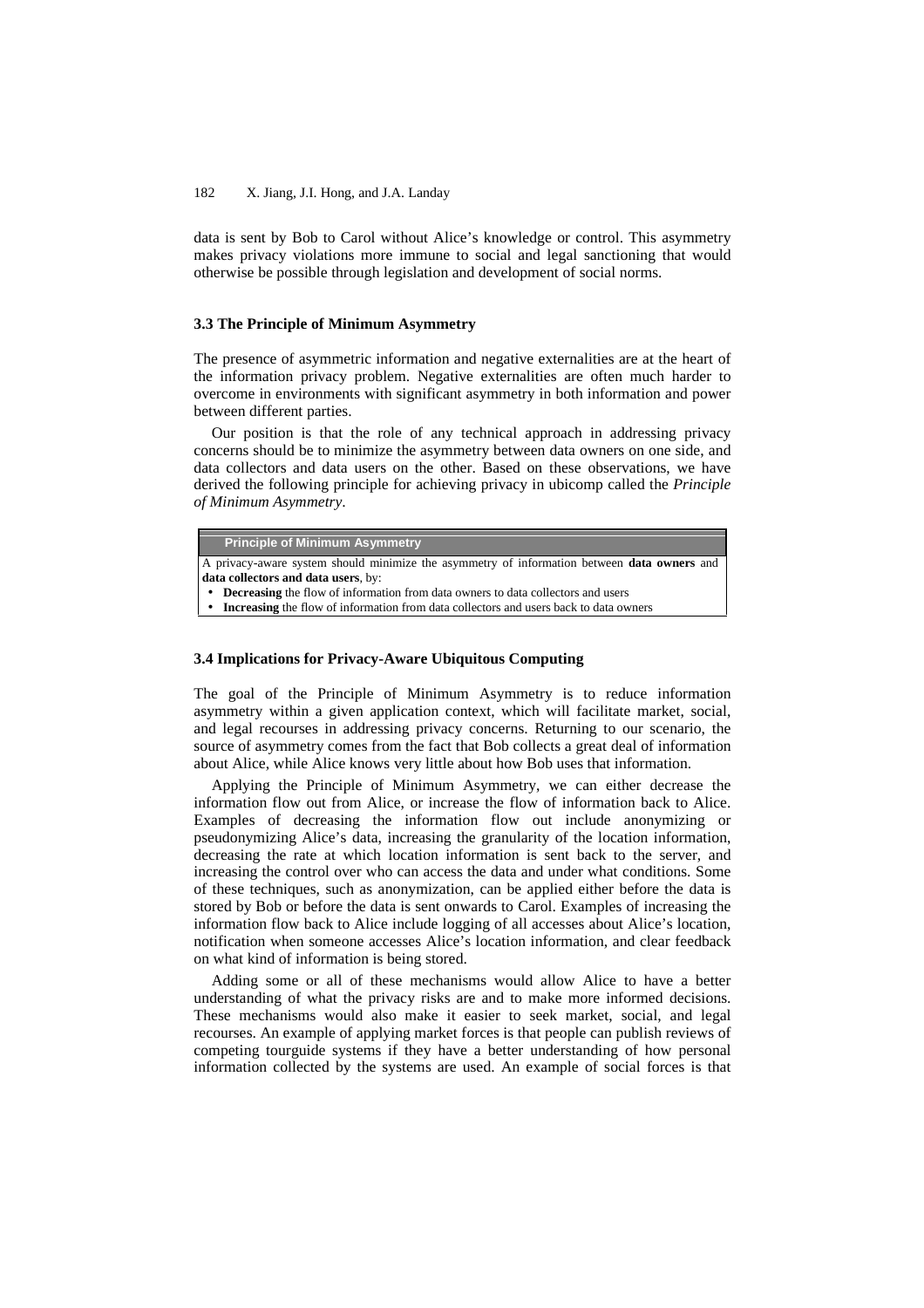people might be less likely to access someone else's information intrusively if that access will be logged and will also notify the data owner. An example of legal forces is that notifications and logs of how an individual's data is being accessed can be used to foster accountability and detect violations of any laws.

It is important to note that minimum asymmetry is a relative notion rather than an absolute one. Some degree of information asymmetry will always exist. For example, a person in authority by definition will have more knowledge about data use then an average person. Law enforcement and management reasons may even render some level of asymmetry desirable. Furthermore, different degrees of asymmetry will be shaped by a wide variety of application design goals, including efficiency, convenience, safety, accountability, usability, business, marketing, and privacy. So the question is not how to eliminate asymmetric information in its entirety but how to strike a balance to achieve a more equitable distribution of risk and protection for a given application context. In the next section, we describe Approximate Information Flow, a model for describing the interactions between actors and personal data that can incorporate varying degrees of asymmetry.

### **4 Approximate Information Flow: Information Spaces**

In this section, we describe Approximate Information Flow (AIF), a novel model for privacy-aware ubiquitous computing architectures that embodies the Principle of Minimum Asymmetry. The information flow is called "approximate" because data representing the same content can be acquired with different levels of confidence, transferred at different levels of accuracy, and live for different periods of time. Each of these factors has varying implications for privacy.

"Model" is an overused term that has been used to describe everything from a philosophical standpoint to a particular implementation method. The AIF privacy model we describe in this paper is close to the Model concept in Sandhu's OM-AM framework [27]. Rather than specifying a particular method for enforcing privacy, our AIF privacy model supplies key sets of abstractions describing information flow within a system of people and computers.

The first abstraction is *information spaces*, which is a collection of data delimited by physical, social, or activity-based boundaries. Personal data is stored in and used within an information space, and may flow to other information spaces. The second abstraction describes the lifecycle of personal data, consisting of *collection*, *access*, and *second use*. The third abstraction is a set of themes for minimizing asymmetry, consisting of *prevention*, *avoidance*, and *detection*.

Although these three abstractions seem different, they are actually different facets of the same thing. Information spaces describe the collection, management, and sharing of personal information from a storage perspective. In contrast, the data lifecycle describes this from a dataflow perspective, and the set of themes for minimizing asymmetry describe this from an end-user perspective.

In this section, we focus on describing the first abstraction, information spaces. In section 5, we combine the second and third abstraction to create a new design space for categorizing privacy protection mechanisms, and in section 6 we show how AIF can be utilized to support varying degrees of information asymmetry in ubicomp.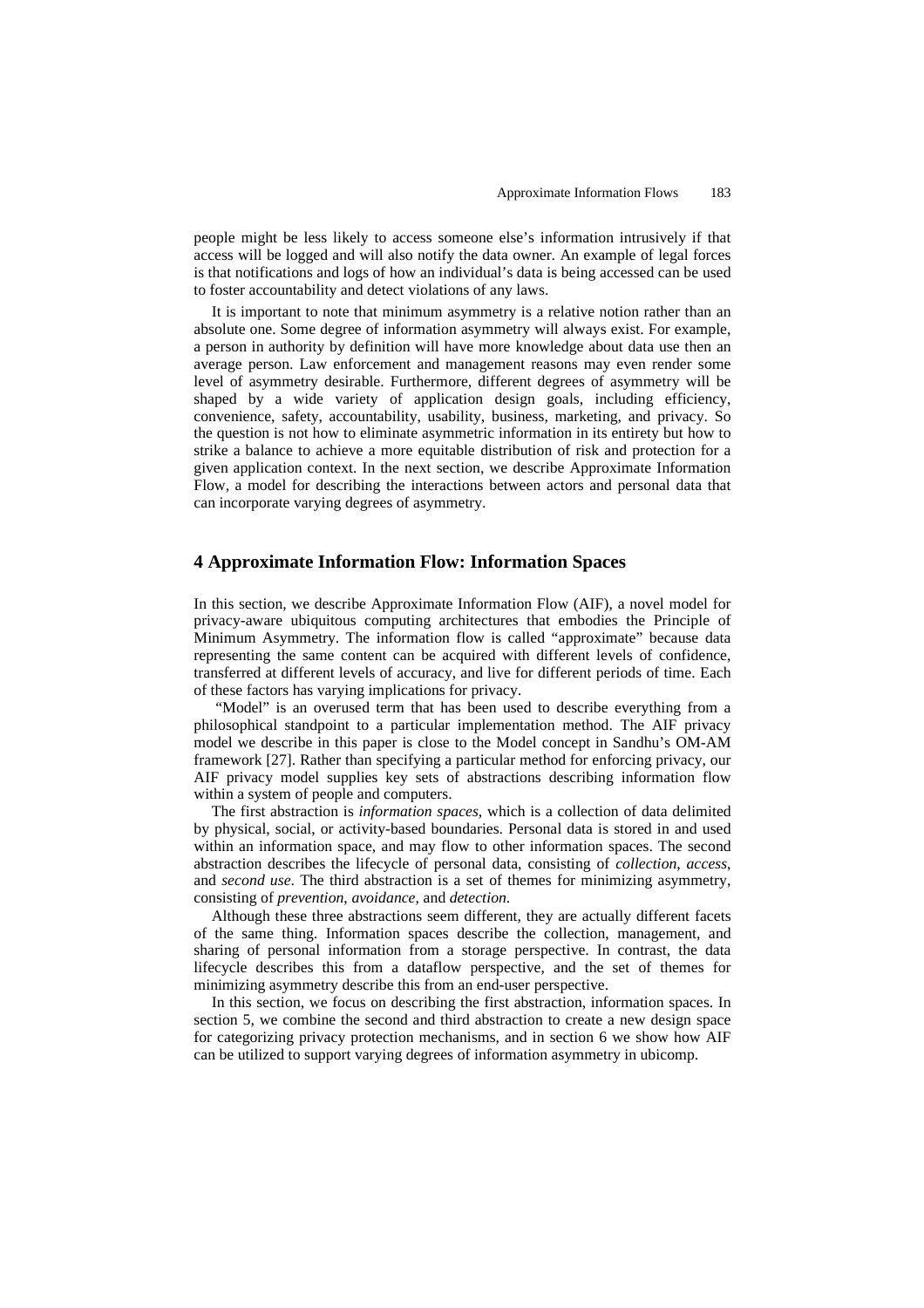### **4.1 Information Spaces**

The central notion of AIF is that of information spaces. Information spaces are repositories of personal data owned by data owners, data collectors, or data users. Each of these *principals* might represent a specific person, a particular device, or even a smart room infrastructure managing the activities within that room. The data contained in an information space might be about the principals (e.g., a person's location) or an ongoing activity (e.g., there is a meeting in this room). There are three important privacy-sensitive properties of data contained in an information space:

- **Persistence of data:** Persistence refers to the lifetime of data and whether its quality should degrade over time. For example, a video recording of a class may only be allowed to live until the end of the current semester.
- **Observational accuracy of data**: The more features a data item contains about its owner, the more "accurate" it is. For example, a context-aware phone forwarding application might need to know precisely which room someone is in, while a map service would need just the building. As another example, a video file might be blurred to different extents depending on need. As a third example, a person's location might be updated every second, every ten seconds, or every sixty seconds.
- **Observational confidence of data**: Observational confidence measures the uncertainty of data. The unreliable nature of most sensors and the increasingly prominent recognition-based interface has made it almost impossible to collect any data with 100% certainty. For example, if a sensor can only be 50% sure about one's location, release of such data might not be as risky as if it were 90% sure.

Information spaces are not necessarily bound to physical locations, devices, or the way data is managed. Data collected in one's home and private office may belong to the same information space, even though they actually reside at different physical locations, on different devices, and are managed differently. There are three different types of *boundaries* that can serve to delimit an information space:

- **Physical boundaries:** Physical boundaries separate one information space from another through physical locations. For example, you might have one information space for all information collected in your office and another for your home.
- **Social boundaries:** Social boundaries separate one information space from another through social groups. For example, all the data created in a work group could be defined to be jointly owned by the group, no matter where the data is or how it is created.
- **Activity-based boundaries:** Activity-based boundaries separate information spaces from one another through activities the space owners are involved in. For example, all conversations during John's public speech belong to an information space owned by the general public, while his after-speech chats with members of audience do not.

Each information space also has specific privacy-sensitive operations that can be applied to the data within that space. We define five types of such operations below. Logging and user notification are implicitly associated with all of these operations.

**Addition/Deletion/Update:** Addition, deletion, and update are the same familiar operations performed routinely on databases.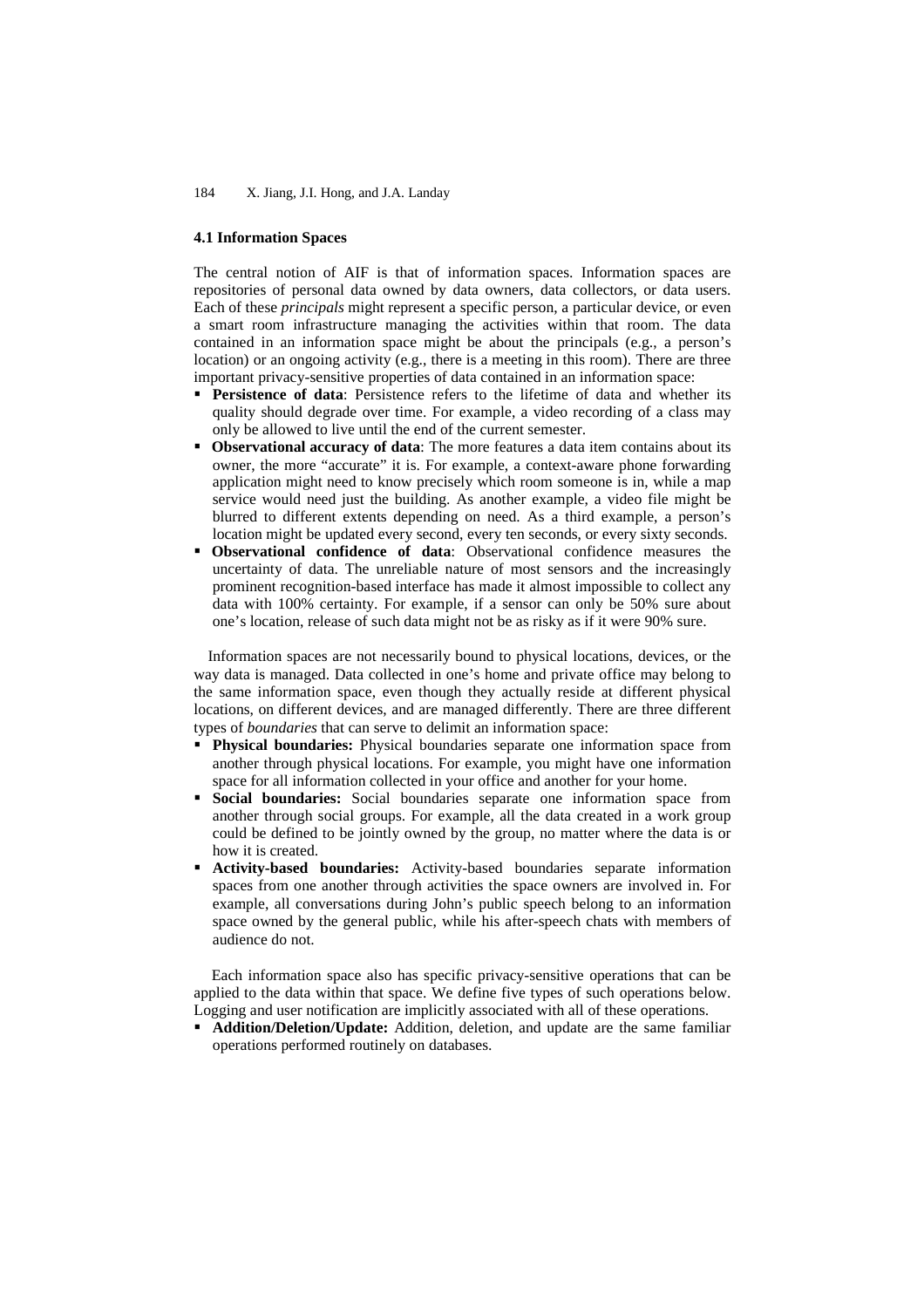- **Authorization/Revocation:** Principals use authorization and revocation to change ownership and release policies regarding data in their information spaces.
- **Promotion/Demotion:** Promotion increases privacy risks by making data live longer, become more accurate, or be observed with a higher level of confidence. Demotion does exactly the opposite.
- **Composition/Decomposition:** Principals can combine data from different sources or split data into separate pieces. For example, location data can be combined with activity data to give an idea of whether a person is busy or not.
- **Fusion/Inference**: Higher-level information can be inferred from raw data, such as inferring an ongoing meeting using vision-based analysis of activities in a room.



**Fig. 2.** Example scenario described in terms of information spaces and flows. Since Alice has authorized it, an information flow from Alice to Bob's centralized server is a legal flow. However, since it is not authorized, a flow from Bob to Carol is illegal.

Figure 2 shows the scenario presented in Section 2, framed in terms of information spaces. Alice is visiting a city in a foreign country. She rents the Bob system, an electronic tourguide. In this instance, the Bob system acts as its own information space. When Alice's location is sent to a centralized server, Alice's data flows from Bob's information space to the centralized server's information space and is added there. When Carol accesses the centralized server, Alice's data flows from the centralized server to Carol's information space and is added there.

Policies can be applied to decrease the information flow out from Alice. For example, Alice's data can be demoted by anonymizing it before it is sent to the centralized server or before it is sent onward to Carol. Alternatively, Alice can specify that no one is authorized to access her data. Policies can also be applied to increase the information flow back to Alice. For example, the Bob tourguide system can be instrumented to notify Alice if her data flows out of that information space.

#### **4.2 Discussion of the Information Spaces Abstraction**

An information space is properly viewed as a semantic construct around which information flow control policies can be formulated. These control policies are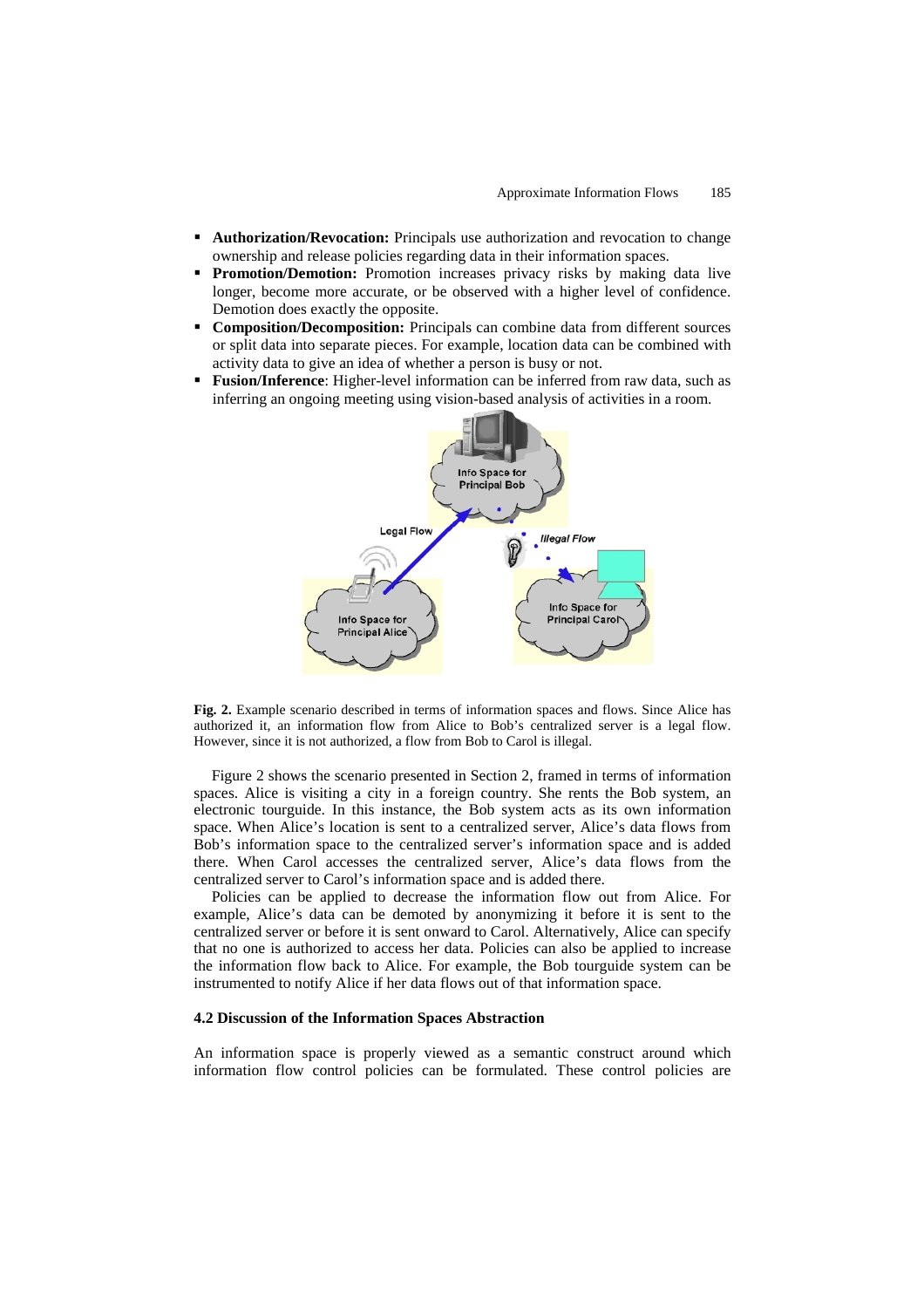embodied in various components of AIF, such as the definition of information spaces, privacy restrictions of operations allowed within an information space, and restrictions of legal flows between different information spaces. These components collectively determine allowable usage policies for personal data.

The idea of an information space draws its insights from architectural design and environmental psychology. To a large extent, the architectural design of a physical space shapes the activities that take place within it. For example, Agre has discussed the relationship between activities and places using the example of a theater [1]. A theater as a space reflects a set of social relations between the actors and the audience, between those who have been admitted into the seating areas and those who have not, and between the people with expensive tickets and the people with cheap tickets. The theater also assigns every activity to a place, such as dressing in the dressing room, performing on the stage, watching from the seats, and buying tickets in the lobby.

As in physical spaces, information spaces seek to provide similar structural resources and constraints for organizing a complex and privacy-sensitive social process. However, information spaces are not separated only by physical boundaries, as deployment of ubicomp technologies has effectively disrupted a clean mapping between activities and places. For example, an incoming call to your cell phone may disturb the entire audience in a theater. As such, this abstraction serves as the foundation for a new privacy-aware system architecture of virtual spaces.

## **5 Approximate Information Flow: Data Lifecycle and Themes for Minimizing Asymmetry**

In the previous section, we described information spaces, the first abstraction in AIF. This section describes the second and third abstractions. The second abstraction describes the lifecycle of personal data, consisting of *collection*, *access*, and *second use*. The third abstraction is a set of themes for minimizing asymmetry, consisting of *prevention*, *avoidance*, and *detection*. In this section, we describe these abstractions, and combine them to create a new design space for categorizing privacy protection mechanisms in ubiquitous computing.

#### **5.1 Data Lifecycle: Collection, Access, and Second Use**

According to an August 2000 Pew Internet & American Life Project Poll, 86% of Internet users favor "opt-in" privacy policies requiring companies to ask people for permission to use their personal information. Another 84% were "concerned" with "businesses and people you don't know getting personal information about you and your family" [23]. This last result is corroborated by a March 2000 Business Week/Harris Poll, which showed that 88% of people wanted Web sites to ask for permission before sharing one's personal information with others [7].

The observation here is that people are concerned not only about how their data is collected and used, but also who else gets to use the data. Thus, the exclusive focus on initial data access of current solutions is inherently inadequate, and there is no reason to believe that there will not be similar results with respect to ubiquitous computing.

For this reason, we have developed the data lifecycle, which looks at what happens to data over time, and the different privacy concerns that can arise at these times. We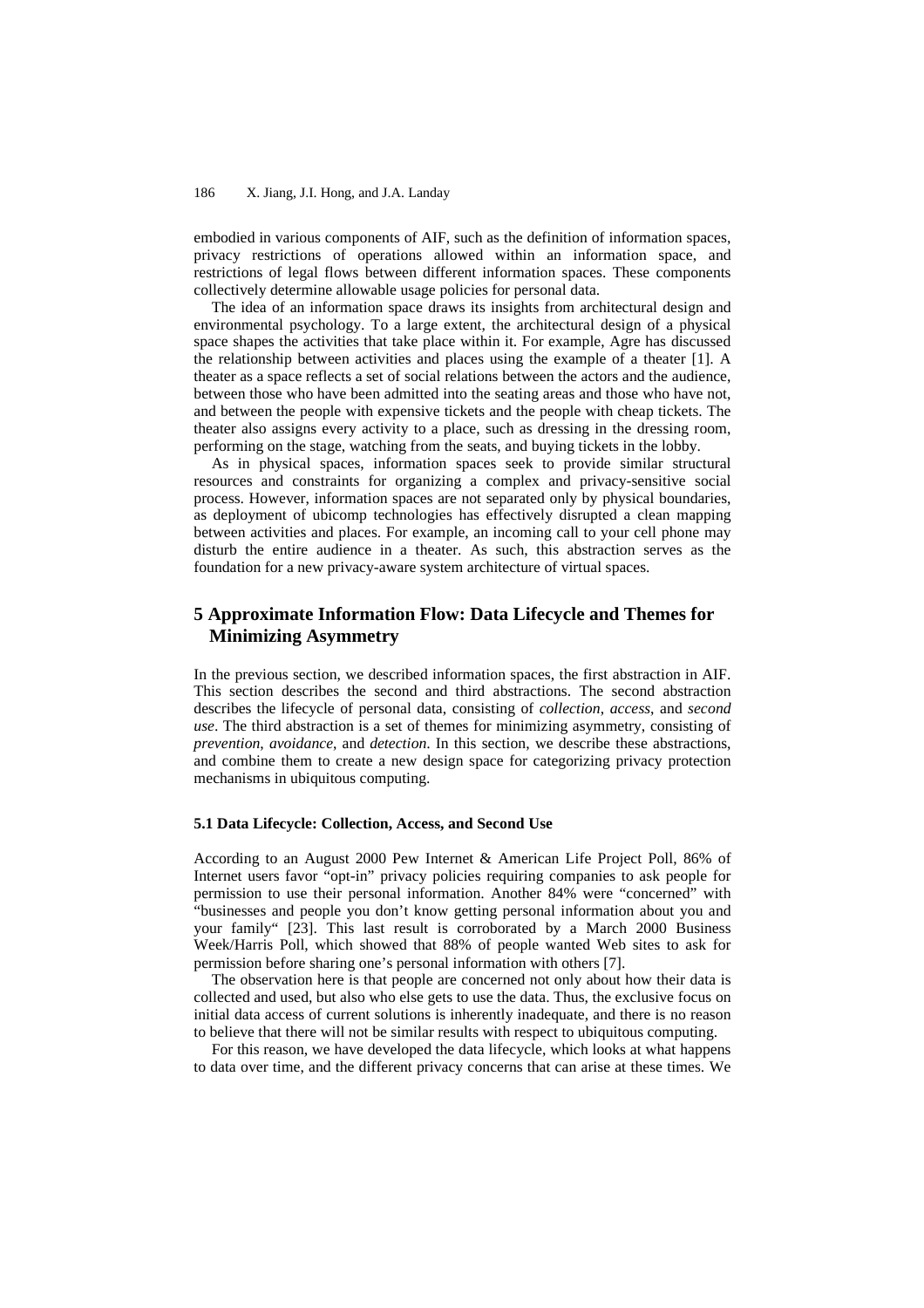have separated this lifecycle into three phases: collection, access, and second use. Important privacy decisions are made in each of these stages.

*Collection* refers to the point at which data is gathered. Important decisions made at this phase include what data should be collected, in what form, how long it will persist, how accurate the data is, and how confident the system is in the data. In our scenario, collection occurs when Bob gathers data about Alice's location from GPS.

*Access* refers to the point at which data is initially requested. Important decisions made at this phase include what data can be accessed, how accurate and how confident the data is, who should be allowed to access it, for what purpose, and under what circumstances. In our scenario, access takes place when Bob uses Alice's location information to display nearby points of interest, and when Bob uploads Alice's data to the centralized server.

*Second use* refers to use and sharing of data after initial access has been made. Second use also includes passing data from one party, who might have authorized access to the data, to another party, who might not. Consequently, data owners often have very little control over second use. Important decisions made at this phase include who else should be able to access the data, what they can do with it, and whether they should be allowed to share it even further with others. In our scenario, second use occurs when Carol accesses Alice's data from the centralized server.

#### **5.2 Themes for Minimizing Asymmetry: Prevention, Avoidance, and Detection**

We have categorized technology-based privacy protection mechanisms into three themes: prevention, avoidance, and detection. *Prevention* seeks to ensure that undesirable use of private data will not occur. For an information space, such mechanisms attempt to prevent possible misuse (1) by reducing the persistence, accuracy or confidence of data to an acceptable level, or (2) by eliminating privacyrisky operations. For example, pseudonymization or query randomization techniques are used to reduce data accuracy. Video data can be masked to reduce its confidence measurement, and data can be frequently garbage-collected to reduce its persistence. In addition, computation performed on encrypted data has the goal of eliminating any privacy-risky operations. *Avoidance* seeks to minimize the risks and maximize the benefits associated with data exchanges by carefully considering the context in which they take place. This is often done through properly informing the end-user of privacy risks. Examples of avoidance through humans include explicit end-user consent to specific policies and notification on transmission of personal data. In contrast, *detection* assumes that some undesirable use will occur, and seeks to find such incidents in the hope that privacy violators will be held accountable. Though not directly related to ubiquitous computing, an example of detection is putting your phone number into a search engine to see where it is listed. Another example is credit rating services, such as Equifax [12], which, for a fee, keeps track of changes to a person's credit rating and notifies them whenever someone accesses that data.

Each of these themes reduces asymmetry of information in different ways. Prevention decreases and controls the flow of information from data owners to data collectors and users. Avoidance simultaneously decreases the flow of information out and increases the flow of information in. Detection increases the flow of information back to data owners about collection, access, and second use of their data.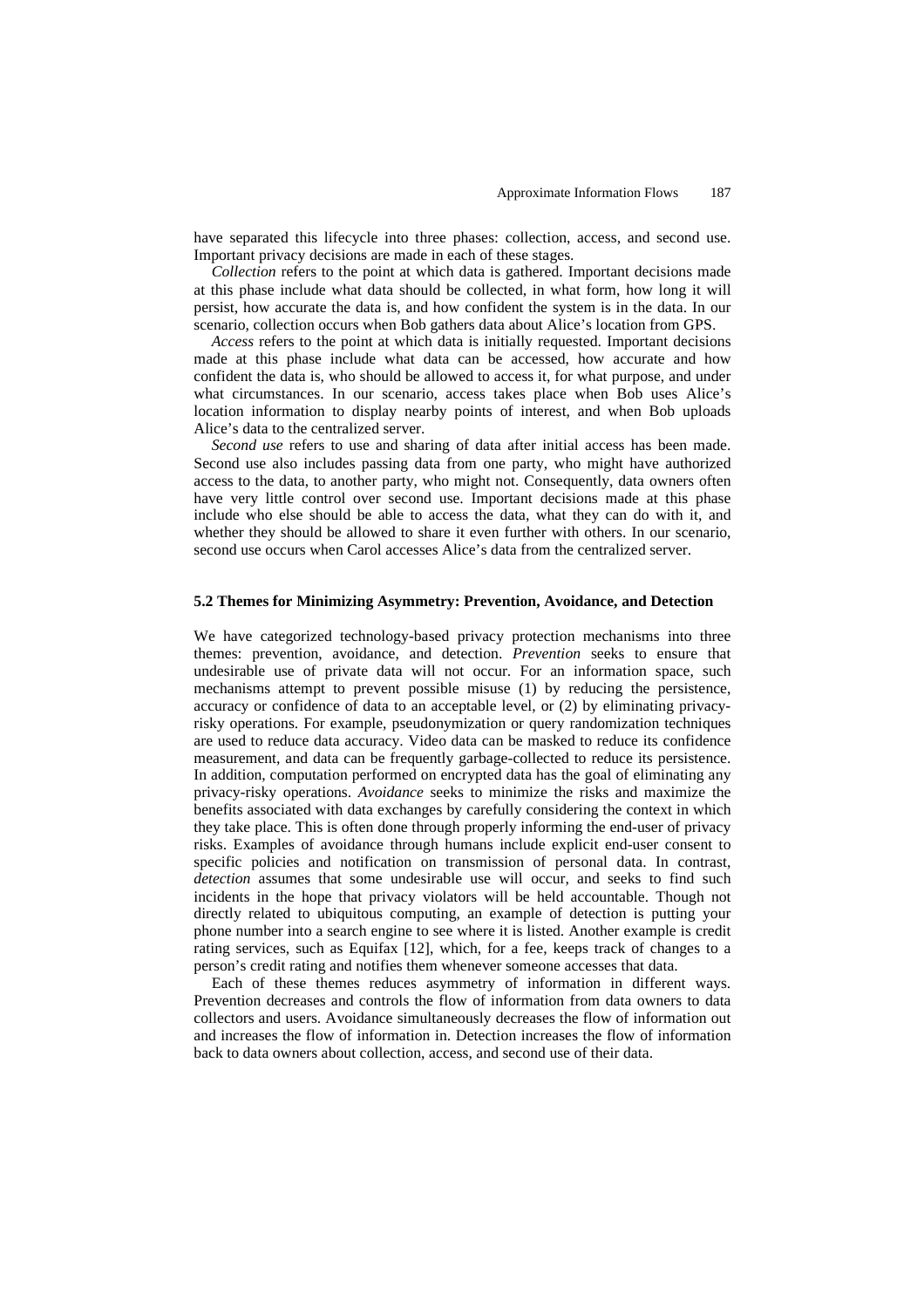#### **5.3 A Design Space for Privacy Solutions in Ubiquitous Computing**

Combining the data lifecycle with the set of themes for minimizing asymmetry leads to a new design space for categorizing privacy protection mechanisms (see Figure 3). In this design space, anonymization and pseudonymization technologies (such as [5]) are preventative measures that can be used on collection or access. These techniques can also be applied in second use, though there is no guarantee for data owners that this will actually be done. In contrast, the Platform for Privacy Preferences (P3P) [9], a system that tells web users how their information will be used, would be an avoidance measure that is used mainly during the collection phase.

Traditional role-based access control models (RBAC) [13] offer an elegant solution to the problem of managing complex access control rule sets. Instead of all-or-nothing privileges of super-user and normal user, organizations can create varying levels of privilege and assign them to different people. Covington et. al. [8] extended traditional RBAC models with "environment roles" to provide support for data access decisions in ubicomp environments. For example, a system could make access decisions based on the requestor's current location, in addition to the requestor's role. Such a scheme would be a preventative measure affecting access of data.

Different architectural styles can also be described in terms of this design space. For example, the Cricket system [24] beacons out location information to end-users, operating more as a location-support system instead of a location-tracking system. Similarly, researchers at EuroPARC have avoided storing user location information in a central repository, keeping it instead at that person's own workstation [30]. Other researchers have suggested using wearable computers to store sensitive personal information [25]. These architectures are preventative measures for collection because the owner of the data has full control over the computer storing the data.

Researchers have also focused on designing privacy interfaces that provide users



**Fig. 3.** A Design Space of Privacy Solutions in Ubiquitous Computing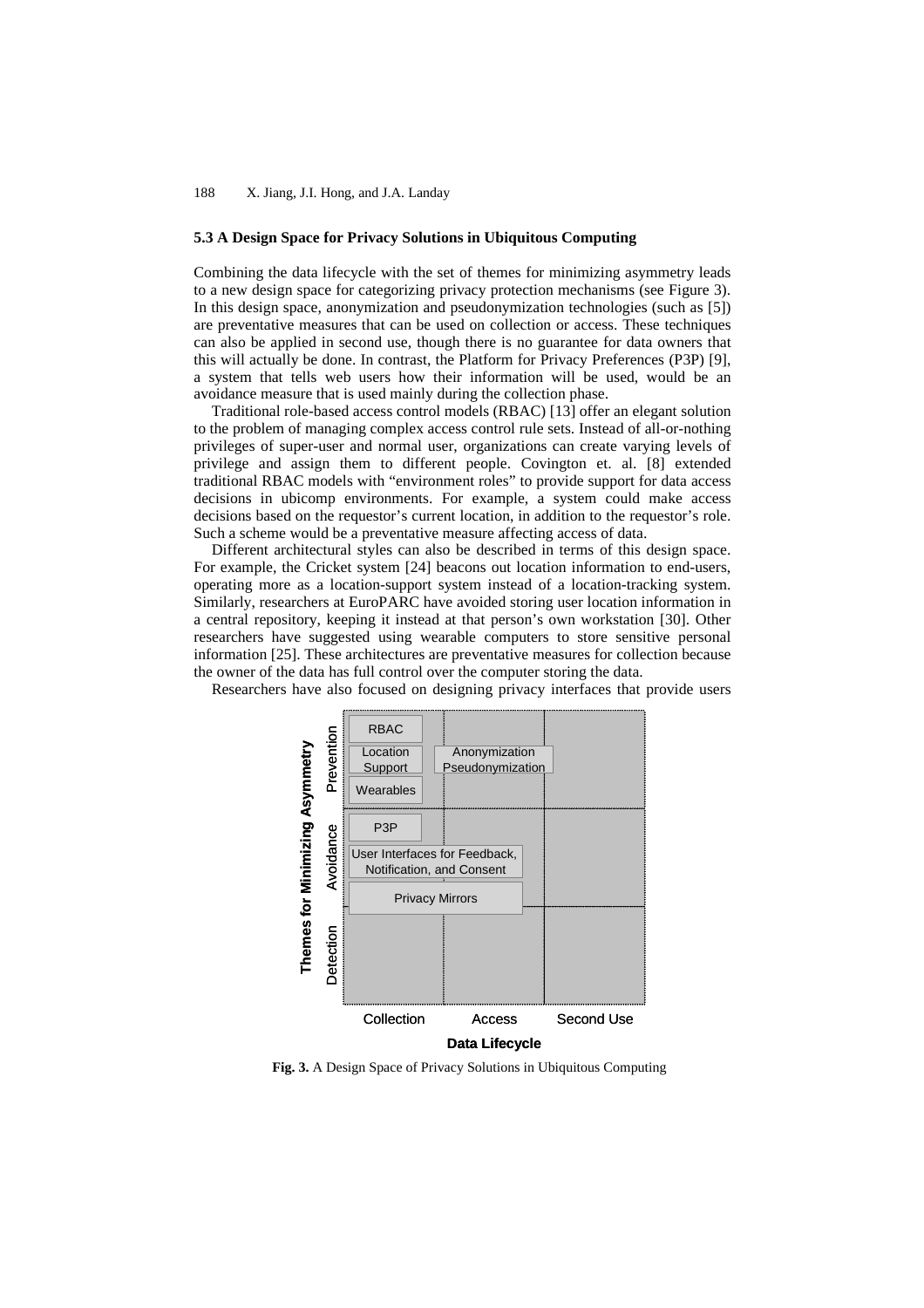with appropriate feedback about data collection. For example, Bellotti and Sellen have done some early work on how to provide such feedback in collaborative multimedia environments [3]. Their system provides many cues to help end-users avoid risky situations during collection. In general, privacy user interfaces for feedback, notification, and consent are focused on avoidance at collection and access, and could also be used at second use.

More recently, Nguyen has proposed a new privacy interface called the Privacy Mirror [21] for ubiquitous computing environments. This interface provides feedback to end-users, showing them what information is being collected, and what information has been accessed and by whom. Privacy mirrors provide feedback and detection mechanisms to help end-users avoid risky situations at collection and initial access.

Our formulation suggests that previous ubicomp privacy research has explored only a small portion of the entire design space, primarily preventative mechanisms for collection and initial access of data. We believe this narrow focus is inadequate for addressing privacy concerns since preventative privacy solutions rely on many assumptions about system configuration and user behavior which may not always hold. For example, pseudonymization is effective only if identity cannot be easily inferred from user behavior. As another example, location support [24], where the infrastructure tells you where you are instead of tracking you, is effective only if every user carries a personal device capable of performing local computations based on their location. For this reason, we believe that ubiquitous computing privacy research needs to be expanded to explore other areas in the design space.

### **6 Supporting Varying Degrees of Information Asymmetry**

In this section, we discuss how the AIF model can support varying degrees of information asymmetry in ubicomp systems. In the AIF model, the information space abstraction effectively defines "privacy zones" delimited by physical, social or activity-based boundaries. Approximate information flows that come into or out from an information space determine the degree of information asymmetry in that space through the amount of imbalance they introduce. Not only are the degrees of asymmetry affected by the presence of information flows, they are also affected by the privacy-sensitive features of data that these flows carry. In the AIF model, data stored in an information space contains descriptions of privacy-sensitive properties such as persistence, accuracy, and confidence. These properties affect the amount of identifiable information contained in a flow, thereby affecting the flow itself.

As we have seen, the three themes for minimizing asymmetry affect information flows between spaces in different ways. They can either decrease the information flow out from an information space (i.e., prevention or avoidance), or increase the flow of information back into a space (i.e., avoidance or detection). For each information space, we can combine these themes in different ways to support different degrees of information asymmetry.

Moreover, when applied to data during different stages of their lifecycle, even the same asymmetry-minimizing theme has different effects on the flow of information into or out from an information space. For example, in some cases, detection of second use privacy violations can offer stronger privacy protection than detection of initial access privacy violations, because second use violations may not always be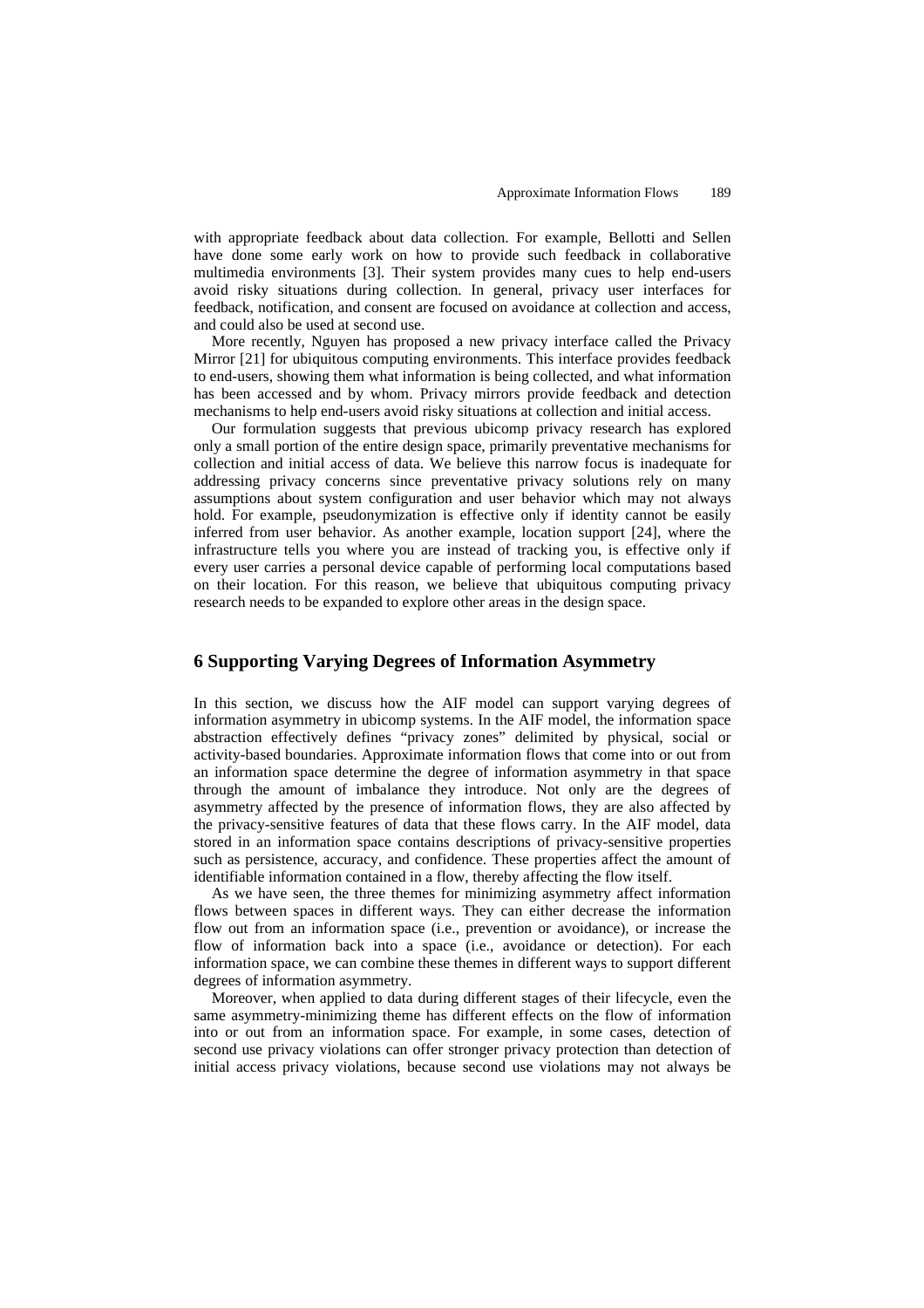apparent. In AIF terms, applying detection measures during second use of data further increases the flow of information back into a data owner's information space by providing her with more knowledge about privacy violations.

The ability of AIF to support varying degrees of information asymmetry in ubicomp systems can be utilized in different ways. The first use of AIF is to describe socially-compatible privacy objectives and requirements. On one hand, AIF defines "privacy zones" using the information space abstraction, and information asymmetry in terms of approximate information flows between information spaces. On the other hand, end-user privacy objectives are framed in terms of desired degrees of information asymmetry for the information spaces they own. As such, the AIF model is able to specify the diverse privacy objectives required by ubicomp.

The second use of AIF is to suggest new privacy solutions in the design space that minimizes information asymmetry for a given application context. As can be seen from Figure 3, so far there have not been any strong solutions for second use or detection of incidents of privacy violations. Preventing and avoiding illegal second use of personal data in the general case is very hard. For example, it is difficult to imagine any realistic mechanism to prevent people from memorizing sensitive data for later use once they see it. For this reason, we believe it is important to work on detection mechanisms in addition to prevention and avoidance.

The third use of AIF is that it provides an initial framework for inspecting and certifying privacy-friendliness of complex ubicomp systems. In the online world, the TRUSTe "trustmark" privacy seals [28] are used to certify privacy-friendly web sites. However, this paradigm cannot be easily transferred to ubicomp environments. It is not clear what would constitute the basic units for privacy certification, nor how such certification can be done. The AIF model provides a first step in developing powerful methods for privacy inspection and certification in ubicomp environments. It allows decomposition of complex ubicomp systems into basic units of privacy inspection, that is information spaces. And each information space can be inspected by analyzing the degree to which a desirable degree of information asymmetry it supports.

### **7 Related Work**

As suggested by Langheinrich, privacy solutions in ubiquitous computing have so far been largely ad-hoc and specific to the system at hand [17]. He therefore proposed to develop privacy-aware ubiquitous computing systems based on the framework of *fair information practices (FIP)* [31], a significant policy development in the 1960s and 1970s that influenced privacy legislation worldwide.

FIP are a collection of abstract philosophical statements about privacy protection, such as transparency, collection limitation, use limitation and accountability. Each of these varies significantly in different real world contexts. For example, one can expect much less transparency and more accountability in a military than in a civilian environment. Real ubicomp systems need to be able to support a diverse array of applications with different degrees of transparency, limitation, and accountability. In other words, while the FIP provide us a basic understanding of important principles involved in privacy protection, our work seeks to offer a concrete way to support the diverse and application-specific privacy objectives in a rigorous framework.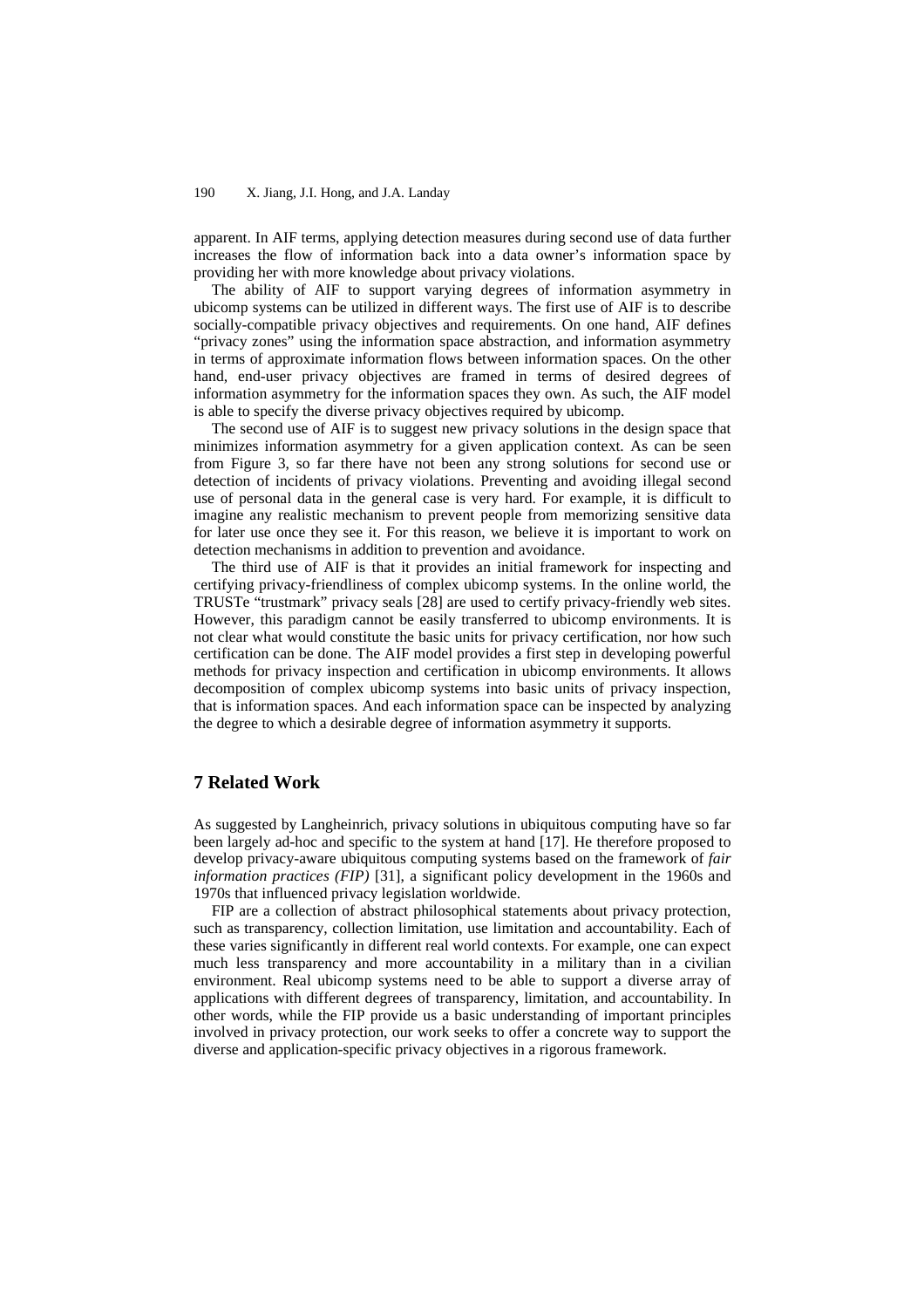Bellotti and Sellen have developed a framework for designing feedback and control in collaborative multimedia environments [3]. Such frameworks are useful, but they primarily exist to prescribe a design process for determining a desirable degree of asymmetry for a given application context. In contrast, the goal of AIF is to provide a model that can be easily configured to support varying degrees of asymmetry for a diverse array of application contexts.

Brin has proposed the "transparent society" as a framework for addressing privacy problems in general [6]. His argument is that instead of pushing towards stronger privacy mechanisms, information should be more freely shared among all of us, with everyone watching each other. In essence his proposal is to completely eliminate information asymmetry by granting everyone equal access. As we have discussed earlier in the paper, complete elimination of asymmetry is highly unlikely, and undesirable in many cases. In comparison AIF provides a more realistic framework by focusing on supporting varying degrees of asymmetry.

### **8 Conclusions and Future Work**

In this paper, we have framed privacy in terms of the flow of information, with privacy itself being about control over this flow. One of the existing problems with privacy is that there is often a large asymmetry of information, with one party having much more information about another party. Such asymmetry often creates a negative externality, imposing a burden on people without their consent.

To address this problem, we proposed the Principle of Minimum Asymmetry, which seeks to rectify this imbalance, either by decreasing the flow of information out or increasing the flow of information in. The ultimate goal of this principle is not to provide a purely technological solution to privacy, but to make it easier for market, social, and legal forces to be applied to address legitimate privacy concerns. This principle can be applied to ubicomp systems as a design goal for privacy.

We also introduced Approximate Information Flows (AIF) as a model for describing the various actors involved when dealing with personal data. AIF has three key abstractions, each of which describe the collection, management, and sharing of personal information from different perspectives. The first abstraction, a storage perspective, is information spaces, which are repositories of personal data. Operations can be applied to data within an information space, and data flows between different information spaces. The second abstraction, a dataflow perspective, is the data lifecycle, which consists of collection, access, and second use. Each of these phases represents a different way of how data is used, and each affects privacy differently. The third abstraction, an end-user perspective, is a set of themes for minimizing asymmetry, which consists of prevention, avoidance, and detection. These three abstractions can be used to analyze the degree of asymmetry in ubiquitous computing applications.

By combining the last two abstractions, the data lifecycle and the set of themes for minimizing asymmetry, we introduced a new design space for privacy technologies. We have also described how the AIF model can be used to support different degrees of information asymmetry in ubicomp systems, and how it can be utilized to specify socially-compatible privacy objectives, suggest new privacy solutions, and enable new methods of privacy inspection and certification for ubicomp systems.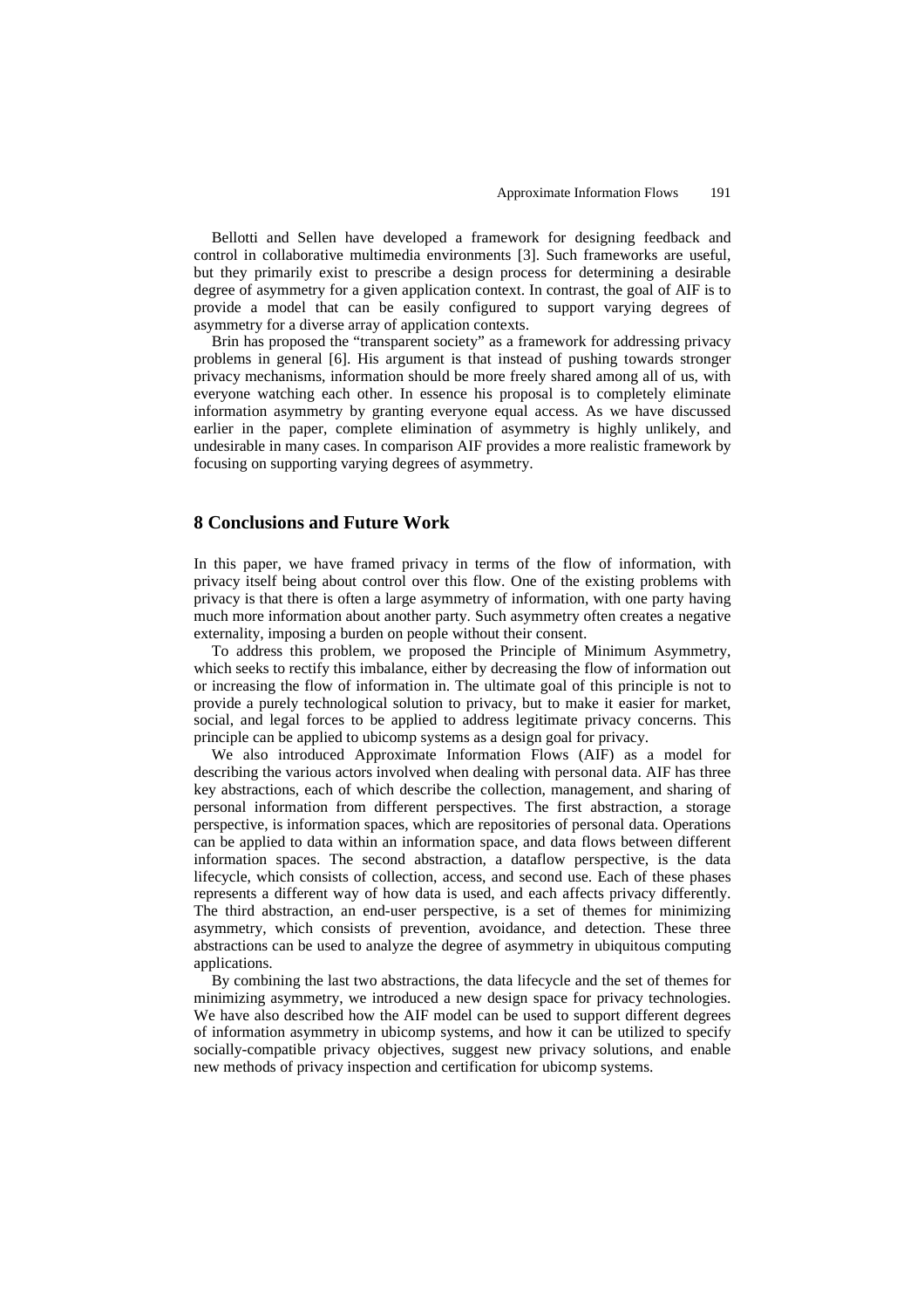Our framework is a four-layer one, including Objectives, Models, Architectures, and Mechanisms. In this paper we have focused primarily on Objectives for privacy. In [16] we developed a more formal model of information spaces for privacy control in ubicomp systems. Currently we are developing a suite of new privacy mechanisms based on the information space model, as part of a general infrastructure for contextaware computing.

**Acknowledgements.** We would like to thank John Canny, Anind Dey, Jen Mankoff, Scott Lederer, and all anonymous reviewers for their invaluable help in shaping this work.

# **References**

- 1. Agre, P., *Changing Places: Contexts of Awareness in Computing.* Human-Computer Interaction, 2001. **16**(2-4): p. 177-192.
- 2. Akerlof, G., *The Market for "Lemons":Quality Uncertainty and the Market Mechanism.* Quarterly Journal of Economics, 1970.
- 3. Bellotti, V. and A. Sellen. *Design for Privacy in Ubiquitous Computing Environments*. In *The Third European Conference on Computer Supported Cooperative Work (ECSCW'93)*. 1993. Milan, Italy: Kluwer Academic Publishers.
- 4. Berg, I., *Education and Jobs: The Great Training Robbery*. 1970, New York: Praeger.
- 5. Biskup, J. and U. Flegel. *Threshold-Based Identity Recovery for Privacy Enhanced Applications*. In *7th ACM Conference on Computer and Communications Security (CCS 2000)*. 2000. Athens, Greece: ACM.
- 6. Brin, D., *The Transparent Society*. 1998, Reading, MA: Perseus Books.
- 7. BusinessWeek, *Business Week/Harris Poll: A growing threat*. 2000. http://www.businessweek.com/2000/00\_12/b3673010.htm
- 8. Covington, M.J., Long, W., Srinivasan, S., Dey, A.K., Ahamad, M., Abowd, G.D. *Securing Context-Aware Applications Using Environment Roles*. In *6th ACM Symposium on Access Control Models and Technologies (SACMAT 2001)*. 2001.
- 9. Cranor, L., et al., The Platform for Privacy Preferences 1.0 (p3p1.0) Specification. 2000. http://www.w3.org/TR/P3P/
- 10. Ellis, H.S. and W. Fellner, *External Economies and Diseconomies.* American Economic Review, 1943. **33**: p. 493-511.
- 11. Epic.com, [http://www.epic.org/privacy/,](http://www.epic.org/privacy/)
- 12. Equifax, <http://equifax.com/>
- 13. Ferraiolo, D., J.A. Cugini, and D.R. Kuhn. *Role- Based Access Control (RBAC): Features and Motivation*. In *Eleventh Annual Computer Security Applications Conference*. 1995.
- 14. Grudin, J., *Desituating Action: Digital Representation of Context.* Human-Computer Interaction (HCI) Journal, 2001. **16**(2-4): p. 269-286.
- 15. Horne, C., *Sociological Perspectives on the Emergence of Norms*, in *Social Norms*, K. Opp, Editor. 2001, Russell Sage: New York.
- 16. Jiang, X. and J. Landay, *Modeling Privacy Control in Context-aware Systems Using Decentralized Information Spaces.* to appear in IEEE Pervasive Computing, 2002. **1**(3).
- 17. Langheinrich, M. *Privacy by Design Principles of Privacy-Aware Ubiquitous Systems*. In Proceedings of *Ubicomp 2001*. 2001. Atlanta, GA.
- 18. Laudon, K.C., *Extensions to the Theory of Markets and Privacy: Mechanics of Pricing Information*, in *Privacy and Self-Regulation in the Information Age*. 1997, US Department of Commerce.
- 19. Lessig, L. *The Architecture of Privacy*. In *Taiwan NET'98*. 1998. Taipei, Taiwan.